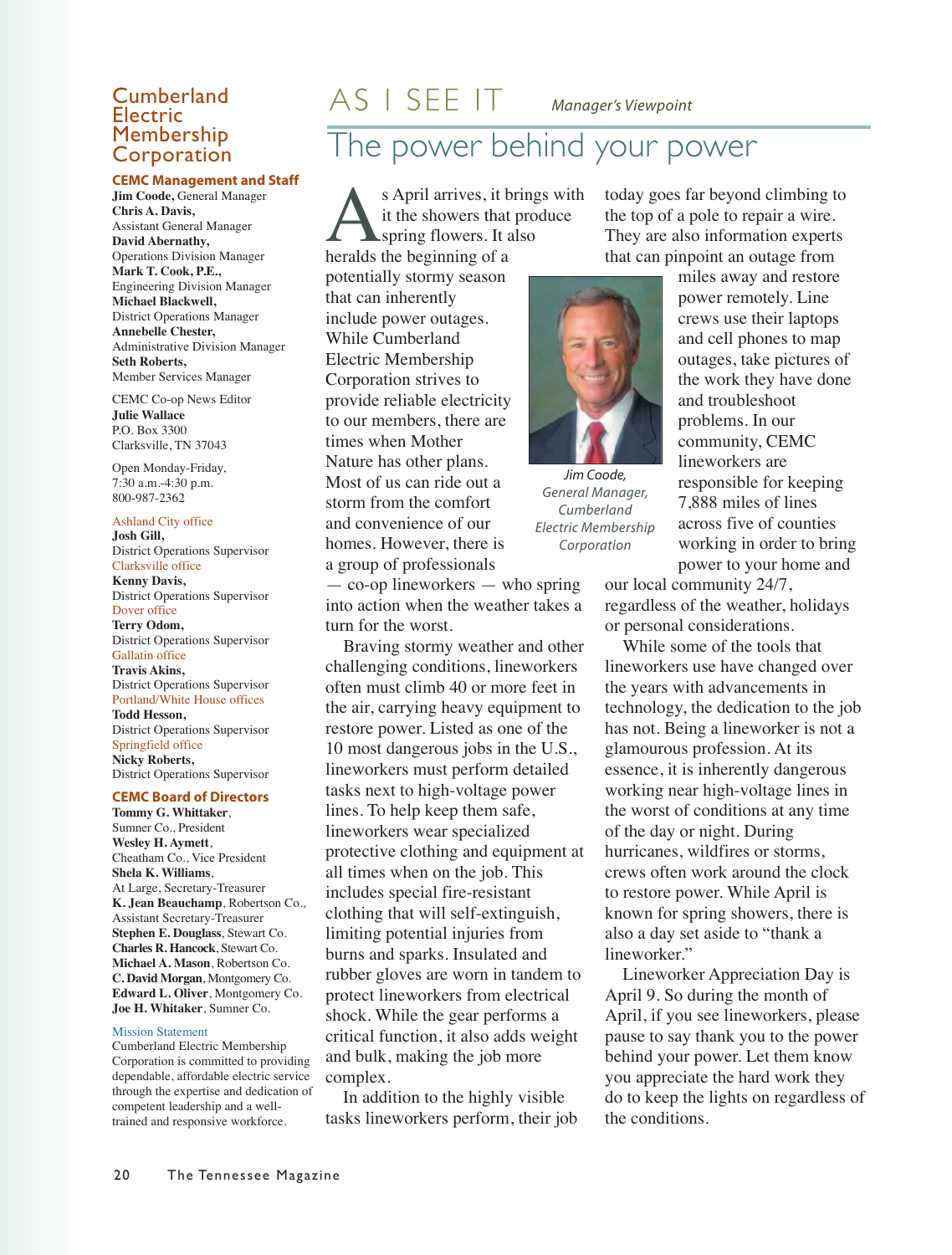### CEMC pays nearly \$4 million in property taxes

s a business locally owned by its members, Cumberland Electric Membership<br>Corporation pays our fair share of ad va<br>orem property taxes in Cheatham, Dick<br>son, Montgomery, Robertson, Stewart and Sumner bers, Cumberland Electric Membership Corporation pays our fair share of ad valorem property taxes in Cheatham, Dickcounties.

This year, we have paid nearly \$4 million in property taxes based on the assessed value of the cooperative's electrical distribution system (consisting of such items as poles, wires, transformers, meters and property) located in the counties we serve.

The taxes we pay are used by our communities to pay teachers, police officers and firemen, build roads and parks and fund many other activities that are important to our co-op members.

#### *Comparison of 2016 and 2017 ad valorem taxes*

|                          | 2017 taxes paid | 2016 taxes paid | <b>Dollar difference</b> | Percentage change |
|--------------------------|-----------------|-----------------|--------------------------|-------------------|
| <b>Cheatham County</b>   | \$384,267.00    | \$359,949.00    | 24,318.00                | 6.76%             |
| <b>Ashland City</b>      | 13,827.00       | 13,733.00       | 94.00                    | $0.68\%$          |
| <b>Dickson County</b>    | 5,634.00        | 5,554.00        | 80.00                    | 1.44%             |
| <b>Montgomery County</b> | 1,227,554.00    | 1,222,446.00    | 5,108.00                 | 0.42%             |
| Clarksville              | 129,101.00      | 132,609.00      | (3,508.00)               | $-2.65%$          |
| <b>Robertson County</b>  | 849,298.00      | 931,063.00      | (81,765.00)              | $-8.78%$          |
| Adams                    | 6,889.00        | 6,058.00        | 831.00                   | 13.72%            |
| Cedar Hill               | 946.52          | 1,074.47        | (127.95)                 | $-11.91%$         |
| Coopertown               | 5,704.66        | 6,288.28        | (583.62)                 | $-9.28%$          |
| Greenbrier               | 14,900.88       | 16,799.13       | (1,898.25)               | $-11.30%$         |
| Springfield              | 16,163.00       | 11,554.00       | 4,609.00                 | 39.89%            |
| White House              | 20,777.00       | 22,665.00       | (1,888.00)               | $-8.33%$          |
| Ridgetop                 | 10,051.00       | 11,503.00       | (1,452.00)               | $-12.62%$         |
| Portland                 | 7,705.61        | 8,839.49        | (1, 133.88)              | $-12.83%$         |
| Millersville             | 2,899.00        | 2,752.00        | 147.00                   | 5.34%             |
| <b>Stewart County</b>    | 302,518.00      | 310,259.00      | (7,741.00)               | $-2.50%$          |
| Cumberland City          | 2,597.43        | 2,747.80        | (150.37)                 | $-5.47%$          |
| Dover                    | 44,287.00       | 45,537.00       | (1,250.00)               | $-2.75%$          |
| <b>Sumner County</b>     | 792,663.05      | 772,686.63      | 19,976.42                | 2.59%             |
| Gallatin                 | 23,437.00       | 21,767.00       | 1,670.00                 | 7.67%             |
| Hendersonville           | 17,098.00       | 17,093.00       | 5.00                     | $0.03\%$          |
| Millersville             | 4,327.00        | 3,760.00        | 567.00                   | 15.08%            |
| Mitchellville            | 6,382.66        | 6,482.17        | (99.51)                  | $-1.54%$          |
| Portland                 | 77,670.95       | 71,531.15       | 6,139.80                 | 8.58%             |
| White House              | 27,286.00       | 27,656.00       | (370.00)                 | $-1.34%$          |
| <b>Total Taxes Paid</b>  | 3,993,984.76    | 4,032,407.12    | (38, 422.36)             | $-0.95%$          |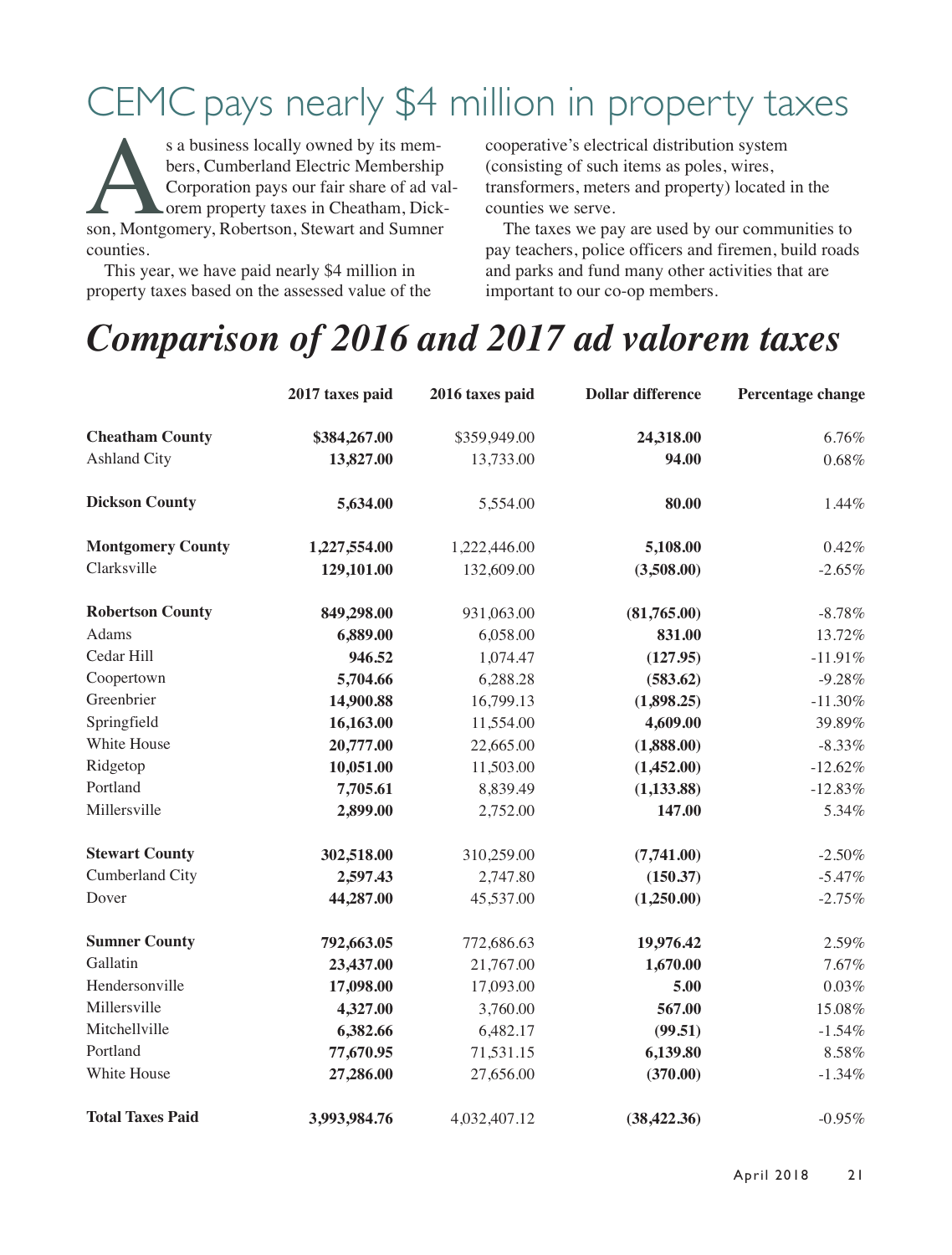### Upcoming co-op events



## 2018 Annual meeting

Umberland Electric Membership Corporation is preparing for its 2018 annual meeting, which will<br>be held Saturday, Sept. 15, at Portland High School in Sumner County. Doors will open at 8 a.m.<br>for registration, and the busin be held Saturday, Sept. 15, at Portland High School in Sumner County. Doors will open at 8 a.m. for registration, and the business session will begin at 10 a.m. Join us for a complimentary breakfast, browse through the selection of door prizes, visit our information booths and be sure to check out the Youth Corner. Watch for additional information in future issues of *The Tennessee Magazine*.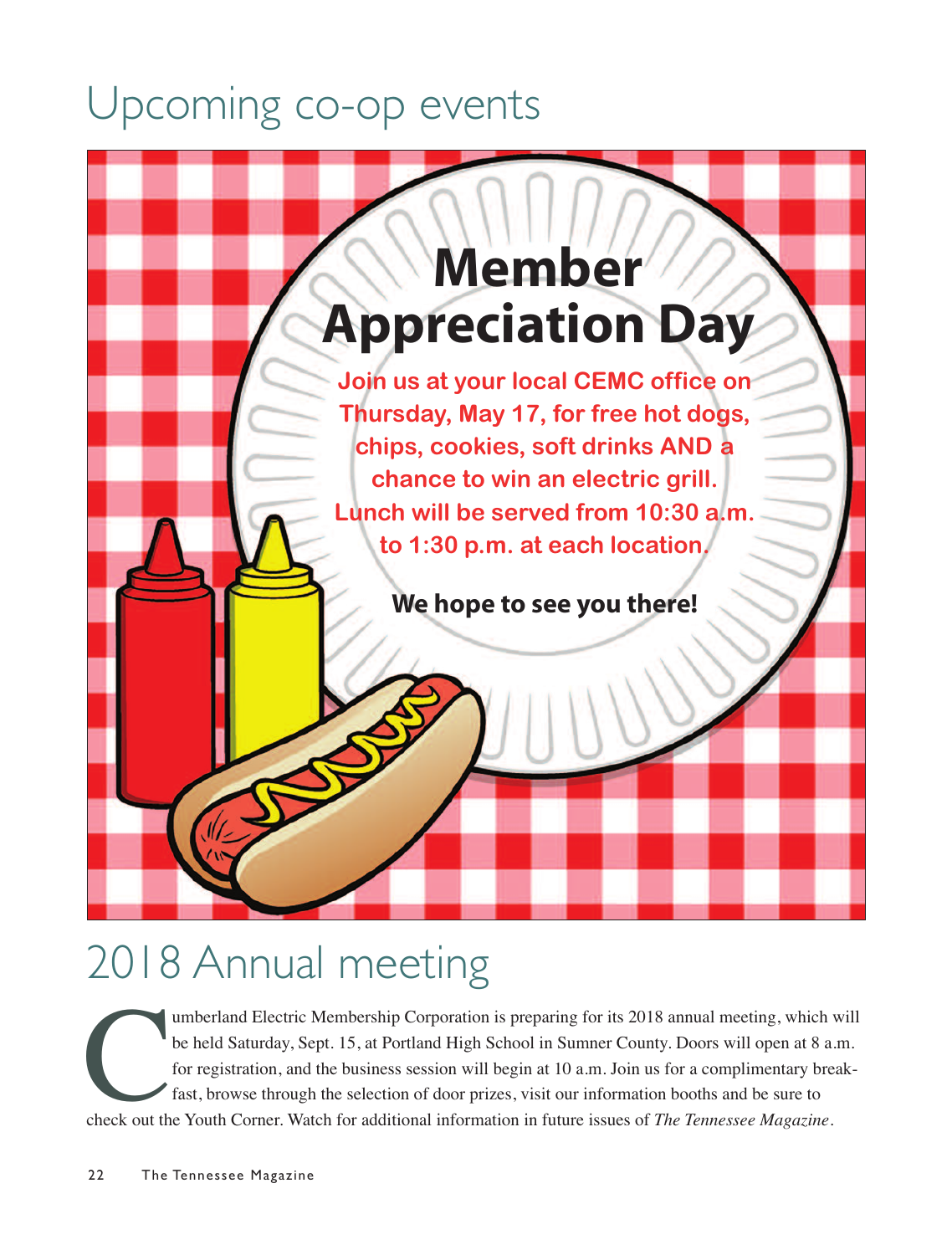### Switch to paperless billing, and you could win a \$100 electric bill credit!



All CEMC members enrolled in paperless billing prior to Monday, April 30, will be entered into a drawing for a *\$100 electric bill credit*. A total of five lucky members will win! To sign up, visit www.cemc.org, log in to your SmartHub account and choose "Yes" when prompted to turn off paper bills. It's that easy! If you are already signed up for paperless billing, you will be entered in the contest automatically.

*Paperless billing members receive an email notification when the bill is ready each month.*



### CEMC thanks area schools that make Washington Youth Tour possible

**Dartnership among local schools and Cumberland** Electric Membership Corporation creates big opportunities for area students.

Each year in June, CEMC sends 12 high school juniors to Washington, D.C., for a week to explore, learn about government and cooperatives and develop leadership skills. This opportunity is made possible thanks to CEMC's strong partnership with area high schools and English teachers.

Students enter the Washington Youth Tour Creative Writing and Scholarship Contest by writing short stories titled "Electric Cooperatives — Going Beyond the Wires" that explain how co-ops provide communities with much more than electric power. Youth Tour delegates also have the opportunity to win a share of \$16,000 in

scholarships from CEMC and Tennessee's electric cooperatives.

"We recognize how important it is to prepare the next generation of rural leaders," says CEMC Community Relations Coordinator Stephanie Lobdell. "We could not do this without the support we receive from area schools and teachers."

CEMC works with schools throughout its fivecounty service area to promote the Washington Youth Tour Writing Contest. As schedules permit, Lobdell visits schools, making presentations about Youth Tour in January and February each year. (NOTE: The deadline for the 2018 contest has already passed.) Winners of the 2018 Washington Youth Tour contest will be selected and notified this month and announced in the June issue of *The Tennessee Magazine.*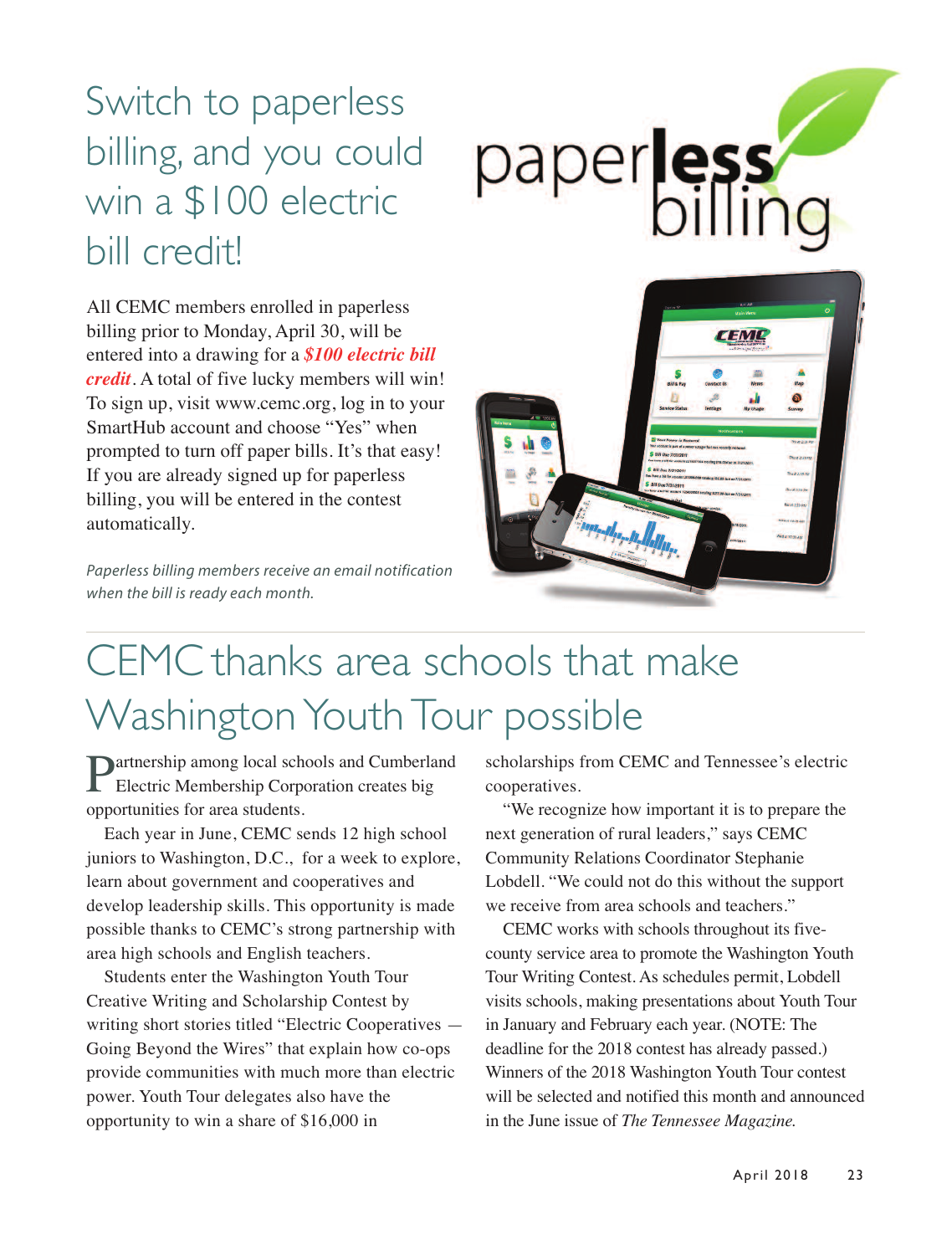### Portland celebrates annual Middle Tennessee Strawberry Festival

The Portland Chamber of Commerce is organizing the 77th Annual Middle Tennessee<br>Strawberry Festival to be held Tuesday,<br>May 8, through Saturday, May 12. Festival<br>planners have set a fun-filled week of activities and izing the 77th Annual Middle Tennessee Strawberry Festival to be held Tuesday, May 8, through Saturday, May 12. Festival entertainment the whole family can enjoy.

This year's event, themed "Stars, Stripes and Strawberries," will feature veterans and current members of the U.S. armed forces as grand marshals for the parade.

For more information about the 2018 Strawberry Festival and a complete schedule of events, visit *www.middletnstrawberryfestival.com* or call the Portland Chamber of Commerce at 615-325-9032. Be sure to check out the following lineup of events, and make plans to join the fun. And don't forget to pick up some of Portland's famous fruit at the festival!

- *May 5:* Strawberry Pageant sponsored by Portland High School cheerleaders.
- *May 8-12:* Enjoy the Carnival all week at Richland Park.
- *May 8:* Annual Four-Person Golf Scramble at Kenny Perry's Country Creek Golf Course in Franklin, Kentucky. Entry fee is \$360 per team, which includes breakfast and barbecue lunch.
- *May 9:* Strawberry Story Hour: 3:30-4:30 p.m. at the Portland Public Library.
- *May 11:* Strawberry Slam Wrestling Event featuring Jerry "The King" Lawler at 7:30 p.m. at the Portland High School gym. Visit the festival website, www.middletnstrawberryfestival.com, to purchase tickets.

*May 12:* Festival Day!

- Portland Rotary Club Pancake Breakfast 7 a.m. at First Baptist Portland.
- Strawberry Stride 5K and fun run sponsored by Portland Athletics — 8 a.m. at Portland High School
- Game Stage Strawberry-Eating Contest and more! (Games are free; limited space; preregistration suggested)
- Kid Town USA, where it's all about the kids. Main Street is full of inflatable jumps, obstacle courses and more. Play all day for \$5.



*The 2018 Middle Tennessee Strawberry Festival, themed "Stars, Stripes and Strawberries," will feature veterans and current members of the U.S. armed forces as grand marshals for the parade.*

- Strawberry Jam Live Entertainment from 10 a.m. to 4 p.m. on Market Street.
- Strawberry Lane: Strawberries for sale while supplies last  $-$  beginning at 11 a.m.
- Visit more than 125 vendors in three locations.
- Parade begins at 4 p.m. (applications for entry available online).
- Free concert featuring Four on the Floor on Market Street at 6 p.m. Bring a lawn chair (or rent one for \$2) and enjoy great music ranging from '60s tunes to today's hits.
- A fireworks display immediately follows the concert at 8:30 p.m.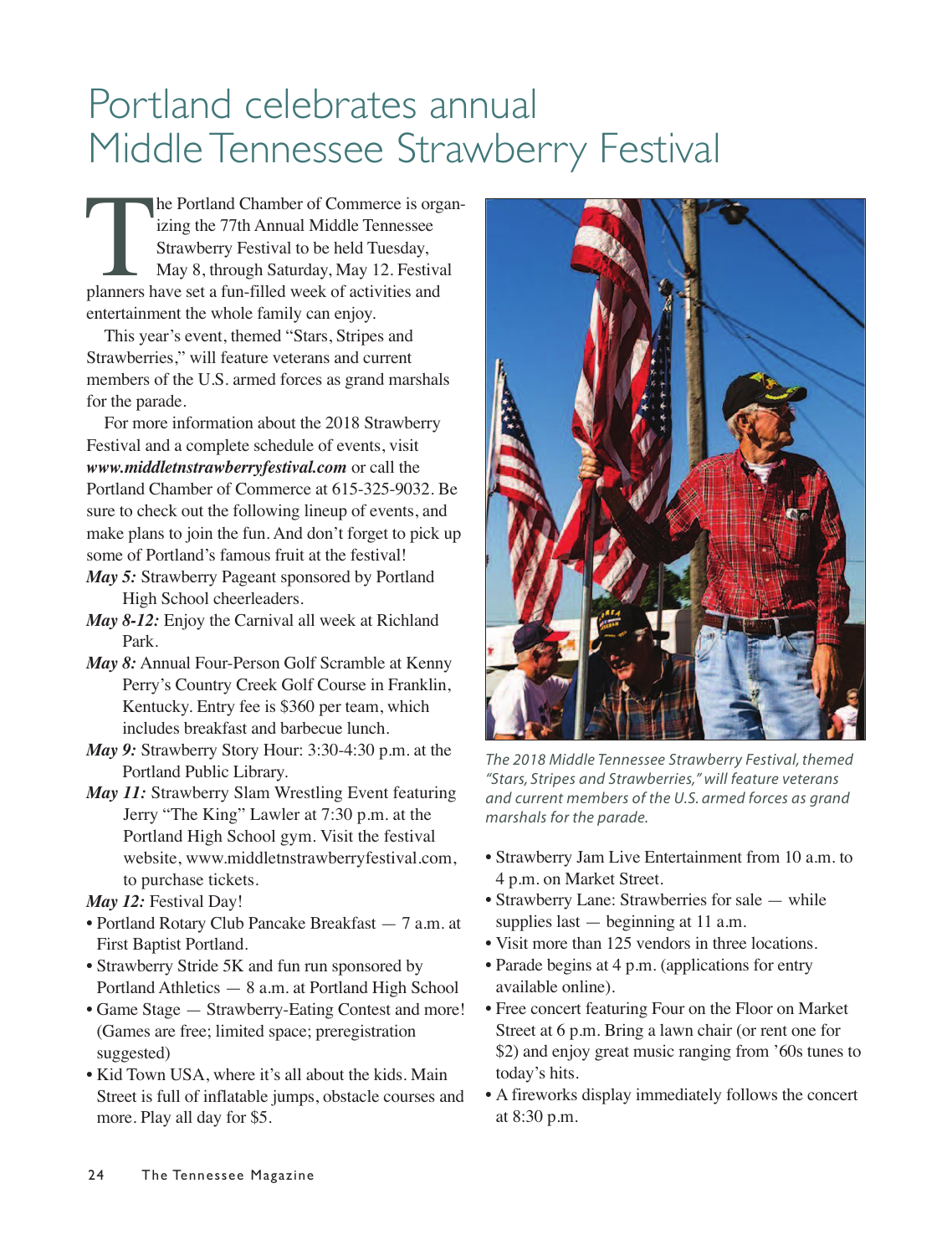### If it's not in use, turn off the juice!

*By Anne Prince*

Election and the ducing household energy use doesn't mean doing<br>without. It doesn't require<br>house wearing extra sweaters and use doesn't mean doing without. It doesn't require walking around your earmuffs in the dead of winter or stripping down to the bare essentials in the summer. It means being smarter about how you manage the energy you do use. Consider your local electric cooperative a trusted resource for exploring energy-saving strategies. Not-for-profit, memberowned electric co-ops want to help their member-owners. Sometimes

#### **FIVE TIPS FOR SAVING ENERGY AT HOME** Set a programmable thermostat to turn down the heat when the house is empty or everyone is asleep. Insulate your electric water heater. Plug leaks around windows, doors, and power outlets with caulk and weather stripping. Purchase ENERGY STAR® products. Monitor your energy use to spot trends and sudden changes.

"first fuel" because the easiest way to reduce fuel cost and carbon emissions is to save energy. Energy is a valuable commodity, and while the discussions over climate change and carbon footprints continue, we must all do our part to conserve this precious resource. Protecting and preserving the quality of water and air are also our shared responsibility. Using less energy may even boost the economy by relieving the evertightening family budget, allowing dollars to be spent on more tangible goods.

that involves lowering their members' bills, and other times it means increasing efficiency options to reduce operating costs.

Energy efficiency means performing the same job and getting a similar outcome using less energy. This efficiency is often achieved through a mechanical change such as replacing an older, less-efficient appliance or mechanical unit with a new model, but sometimes a minor change of habit is all that's needed. Examples could include dimming lights, turning down the thermostat or washing clothes in cold water instead of hot.

#### *The benefits of energy efficiency and conservation*

So why are energy conservation and energy efficiency more important than ever to members? What are the benefits of efficiency and conservation? The short answer is that energy reduction in your home saves you money, improves our economy by enabling consumers and businesses to spend and invest in other areas and reduces the amount of pollution emitted from power generation.

The more complex answer is that modern life means we are placing increasing demands on all forms of energy. For example, consumers are more reliant on devices, computers, phones (with charging stations), sophisticated media/home entertainment and video gaming systems and "smart" technology that all rely on electricity. The wide array of new electronic devices is improving our quality of life, and electric co-ops are promoting efficiency to bring new conveniences at a lower cost.

#### *Energy efficiency: the 'first fuel'*

In this period of rapidly changing technology, Americans are increasingly aware of the need to reduce energy consumption. Many now call energy savings the

Americans have demonstrated a willingness to take steps toward reducing their energy consumption, both to save money and out of concern for the environment. According to the January 2014 Nielson U.S. Consumer Energy Sentiments Report, 91 percent of consumers are willing to change their energy-use behaviors to save money on energy costs. The same report indicates that 77 percent would change their behaviors out of concern for the environment.

#### *Electric co-ops can help you use less electricity*

Consumers recognize that conserving energy and becoming more energy-efficient are the smart and right things to do. But they are also looking for guidance on how to do just that. Electric co-ops are a great local resource for helping consumers develop individual plans tailored to their needs and the local environment. Co-op employees understand better than most that every household has its own complex energy system.

Your co-op offers energy audits, energy-saving tips, recommendations on the latest technology and advice on choosing and maintaining heating and cooling systems. The first step in this process is easy  $-$  simply reach out to your cooperative for help with taking control of your own energy use, and you'll be well on your way to achieving the ideal balance of efficiency and conservation. In turn, you will be helping yourself, your community and the environment — and that benefits all of us.

*Anne Prince writes on consumer and cooperative affairs for the National Rural Electric Cooperative Association, the Arlington, Virginia-based service arm of the nation's 900-plus consumer-owned, not-for-profit electric cooperatives.*